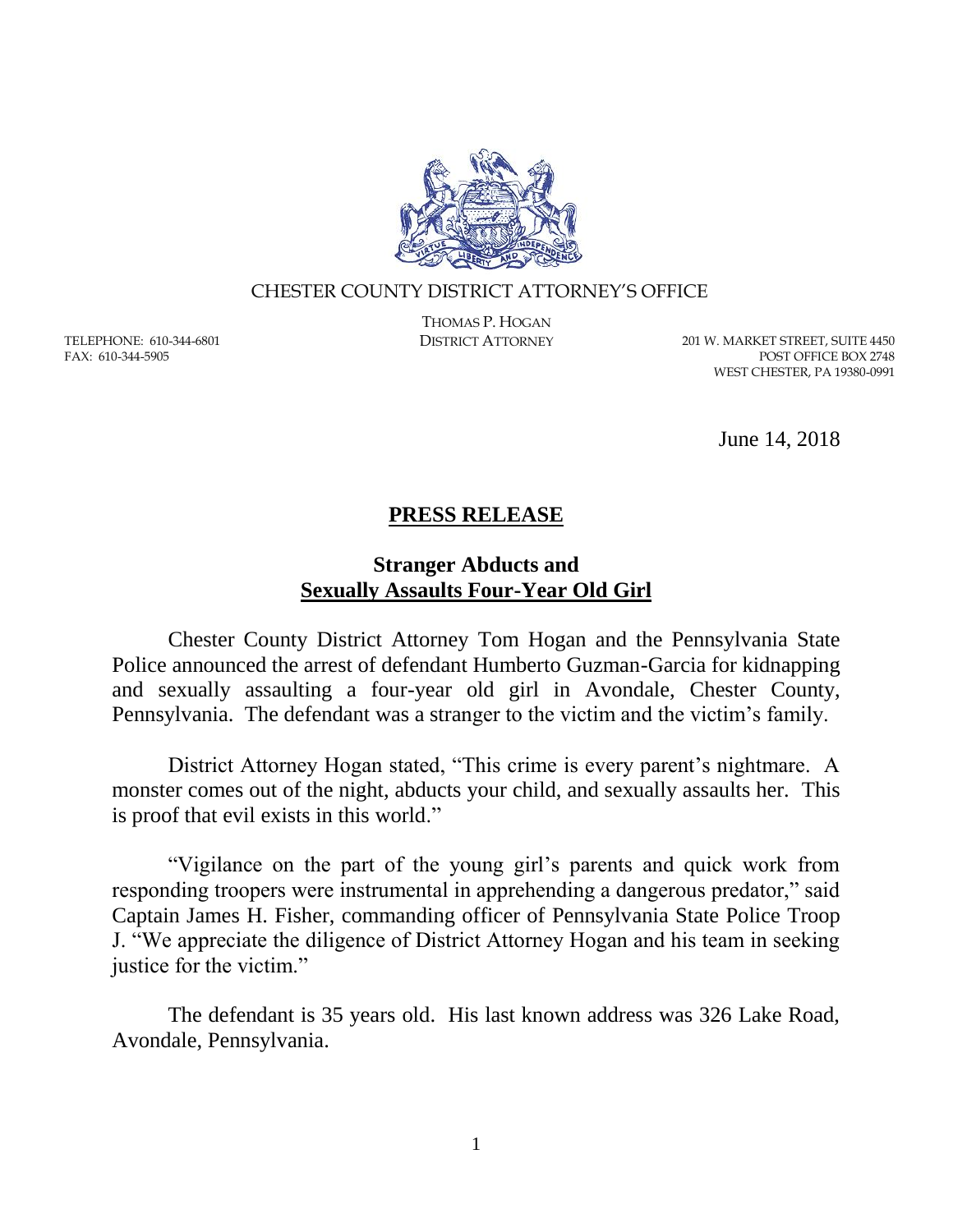The facts alleged in the criminal complaint are as follows: $\frac{1}{1}$ 

At approximately 3:30 a.m. on June 10, 2018, the victim's father and mother realized that their four-year old daughter<sup>2</sup> was missing from her bedroom in the family residence. Both parents began to look for the victim.

The victim's father went outside. He spotted the defendant about 50 yards away behind a shed, holding down the victim, and the defendant's pants were unbuckled. The defendant fled. The victim's father retrieved his daughter. He noted that her underwear had been taken off and was on the ground.

The little girl told her father that she heard a knock at the front door and opened it. The defendant then took her outside and sexually assaulted her.

The police were called immediately. They found the defendant hiding in a nearby disabled car. The victim's father identified the defendant.

The defendant is a complete stranger to the victim's family. It is unknown whether he had observed the victim earlier in the day and followed her to the family's residence.

The defendant has been charged with kidnapping, aggravated indecent assault, attempted rape, and related charges. He was arrested, failed to post bail, and was remanded to Chester County Prison.

District Attorney Hogan added, "This was a bold and brazen attack. Given the nature of the attack, we are concerned that there could have been prior victims. Anybody with information about Humberto Guzman-Garcia should call the police to assist in the investigation. We will not stand for children being hurt in Chester County."

 $\overline{a}$ 

 $<sup>1</sup>$  A criminal defendant is presumed innocent until proven guilty in court.</sup>

 $2$  The criminal complaint erroneously states that the child is five years old, but that will be amended to the correct age at the preliminary hearing.